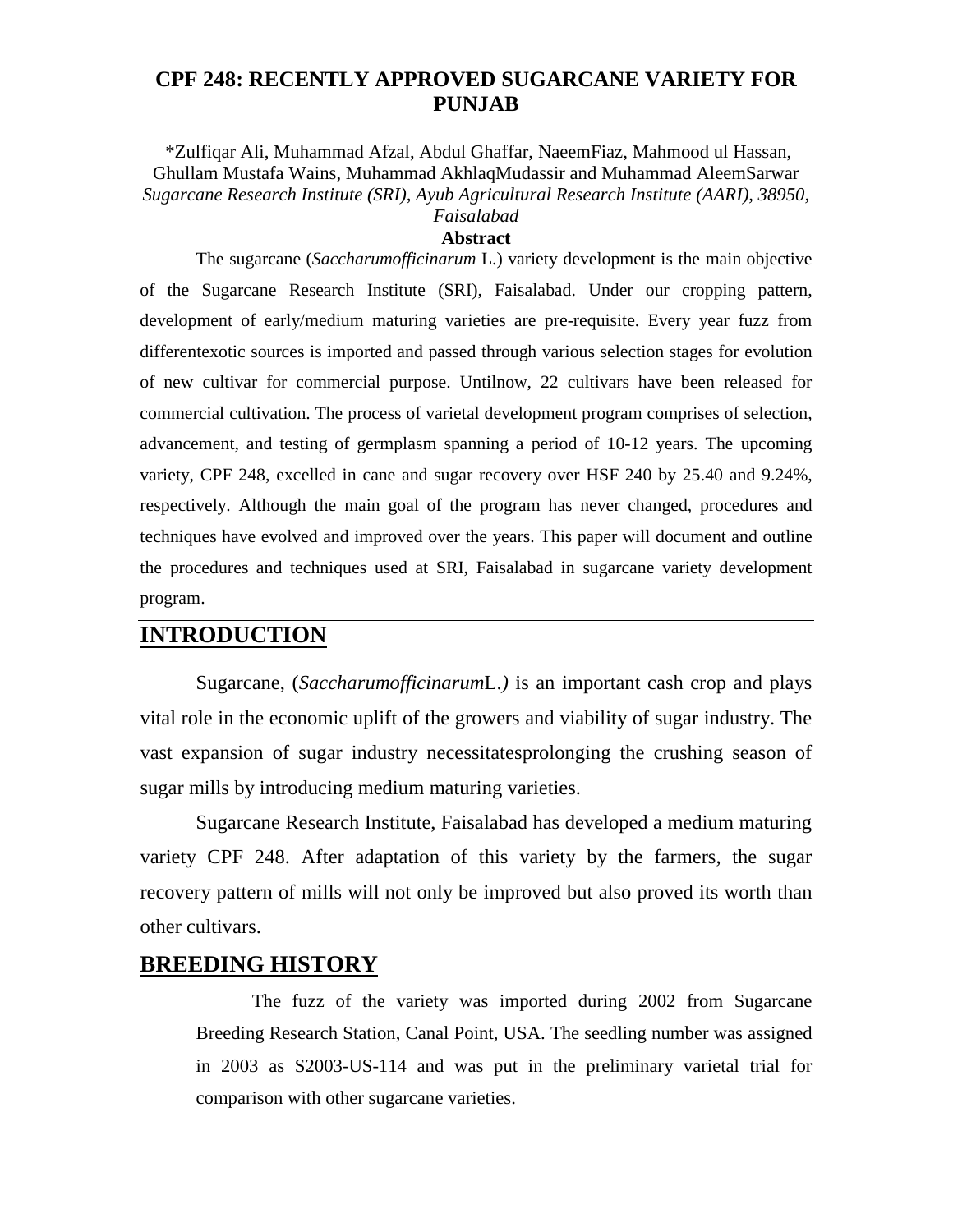The test variety showed good performance in the preliminary varietal trial, so it was promoted and tested under semi-final and final varietal trials. The variety was also tested in different zones at farmers' fields and NUVYT.

|                | Name of variety                           | <b>CPF 248</b>                                               |
|----------------|-------------------------------------------|--------------------------------------------------------------|
| 2              | Parentage                                 | CP 89-879 $\times$ CP 90-956                                 |
| 3              | Origin<br>Variety<br>fuzzy                | Canal Point, USA.                                            |
|                | imported)                                 |                                                              |
| $\overline{4}$ | Type of variety                           | Pure line                                                    |
| $\overline{5}$ | Days to maturity (range)                  | $270 - 300$ days                                             |
| 6              | Maturity duration                         | Medium                                                       |
| $\tau$         | Planting date                             | Month of September and $15^{th}$ February to $15^{th}$ March |
| 8              | Ratoonability                             | Very good                                                    |
| 9              | Average cane yield( $t \text{ ha}^{-1}$ ) | 112.48                                                       |
| 10             | Average Sugar Recovery(%)                 | 12.71                                                        |
| 11             | Average sugar yield $(t \text{ ha}^{-1})$ | 14.32                                                        |

## **MATERIALS AND METHODS**

The performance of CPF 248 was evaluated at Sugarcane Research Institute, Faisalabad with standard cane varieties SPF 245 & HSF 240. Similarly, the variety was also tested at Sugarcane Research Station, Khanpur with standard variety HSF 240. Moreover, the variety was also tested at farmers' fields throughout the Punjab Province and for NUVYT studies throughout the country. The experiments were laid out according to RCBD with 3 repeats at Sugarcane Research Institute, Faisalabad and Sugarcane Research Station, Khanpur. The recommended seed rate, fertilizer and irrigations were applied. The data on germination, tillering, cane stalk density and cane yield were recorded. For quality evaluation, the fortnight periodic juice analysis for Brix, Pol, purity, commercial cane sugar (CCS %)and sugarcane recovery % was done at Sugarcane Research Institute, Faisalabad. Disease reaction of CPF 248 was also studied under natural and artificial inoculation against red rot. The observations on Red Rot, Whip Smut, PokkahBoeng, Mosaic Virus, rust and Red Stripe were recorded, the data on borers, sucking insects etc. were also recorded during different selection stages. For identification, morphological characteristics were recorded at the end of November.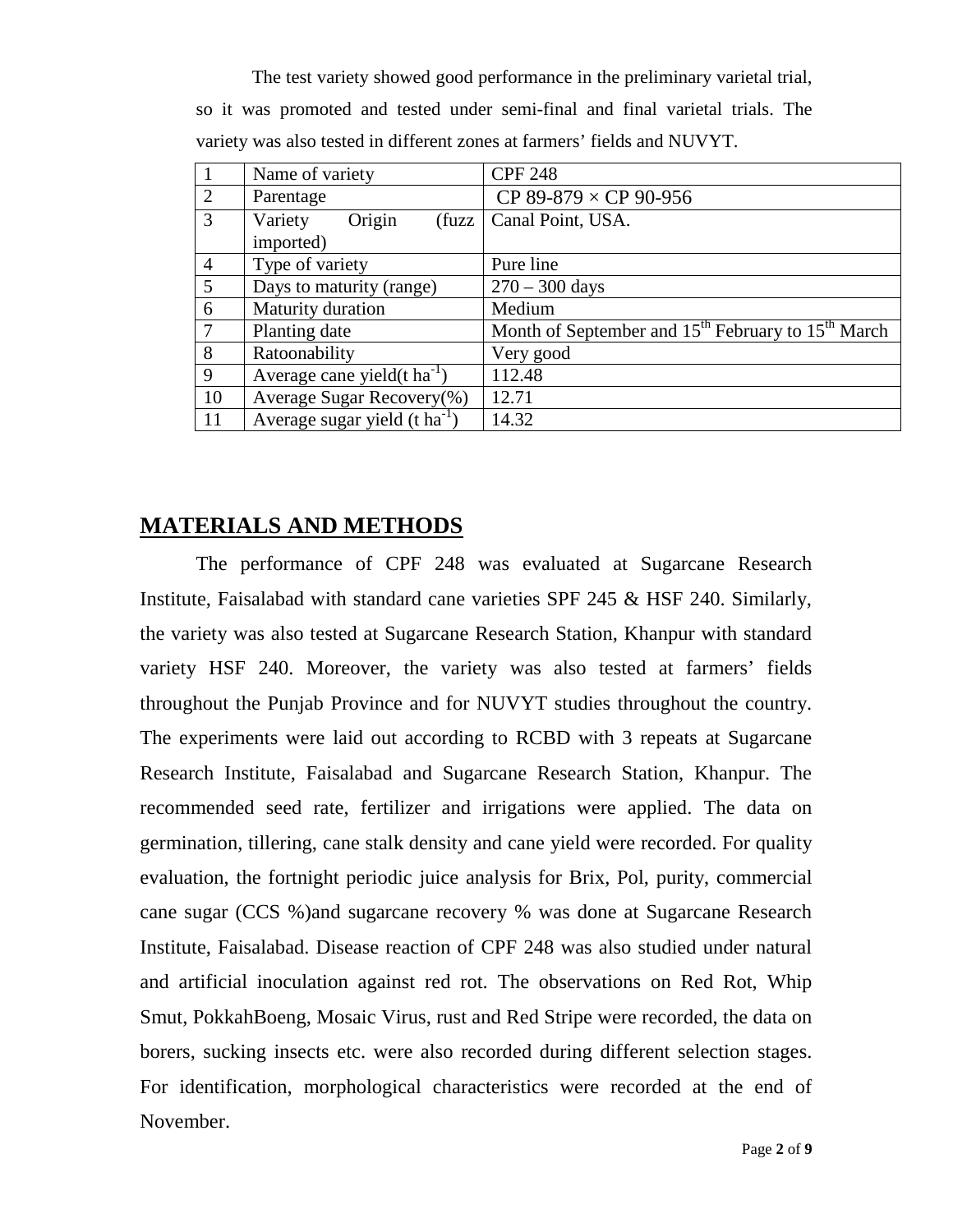# **RESULTS MORPHOLOGICAL DESCRIPTION OF CPF248**

#### **a. Morphological Description:**

| <b>Clone name: S2003-US-114</b> |                                              |                                       |    | <b>Parentage:</b> CP 89-879 $\times$ CP 90-956                          |                                                    |  |  |
|---------------------------------|----------------------------------------------|---------------------------------------|----|-------------------------------------------------------------------------|----------------------------------------------------|--|--|
| a)                              | <b>Plant</b><br>Height<br>Growth<br>habit    | 440 cm<br>Semi erect                  | e) | <b>Internode</b><br>Length<br>Shape<br>Bud groove<br><b>Splits</b>      | 12.66 cm<br>Conoidal<br>Slightly present<br>Absent |  |  |
| b)                              | Leaf<br>Colour<br>Surface<br>Length<br>Width | Green<br>Plain<br>160 cm<br>4.66 cm   | f) | <b>Node</b><br><b>Growth Ring</b><br>Root zone rows<br>Root zone colour | Medium<br>2<br>Light purple                        |  |  |
| $\mathbf{c})$                   | <b>Sheath</b><br>Length<br><b>Spines</b>     | 36.00 cm<br>Slightly present          | g) | <b>Bud</b><br>Size<br>Type<br>Position                                  | Medium to large<br>Ovate<br>Over the growth ring   |  |  |
| $\mathbf{d}$                    | Cane<br>Length<br>Colour<br>Shape            | 236.00 cm<br>Light Purple<br>Straight |    |                                                                         |                                                    |  |  |

#### **b. Agricultural Characteristics**

Hard

**Hardness** 

The test variety is good in germination and tillering. It may lodge under poor management, whereas tiller mortality is less. The said variety is medium in maturity and maintains its quality through out the season. The ratoonability of the variety is good.The test variety CPF 248 exhibited better No. of canes per unit area and cane weight than standard varieties SPF 245 & HSF 240 (Table 1).

Table 1: **Main characteristics of CPF 248 in comparison with SPF 245and HSF 240**

| <b>Variety</b> | <b>Germination</b><br>$\mathcal{O}(0)$ | Tillers/plant | <b>Canes</b><br>(000/ha) | Per cane<br>weight (kg) |
|----------------|----------------------------------------|---------------|--------------------------|-------------------------|
| <b>CPF 248</b> | 45.10                                  | 1.71          | 119.81                   | 0.99                    |
| <b>SPF 245</b> | 48.55                                  | l.23          | 103.49                   | 0.93                    |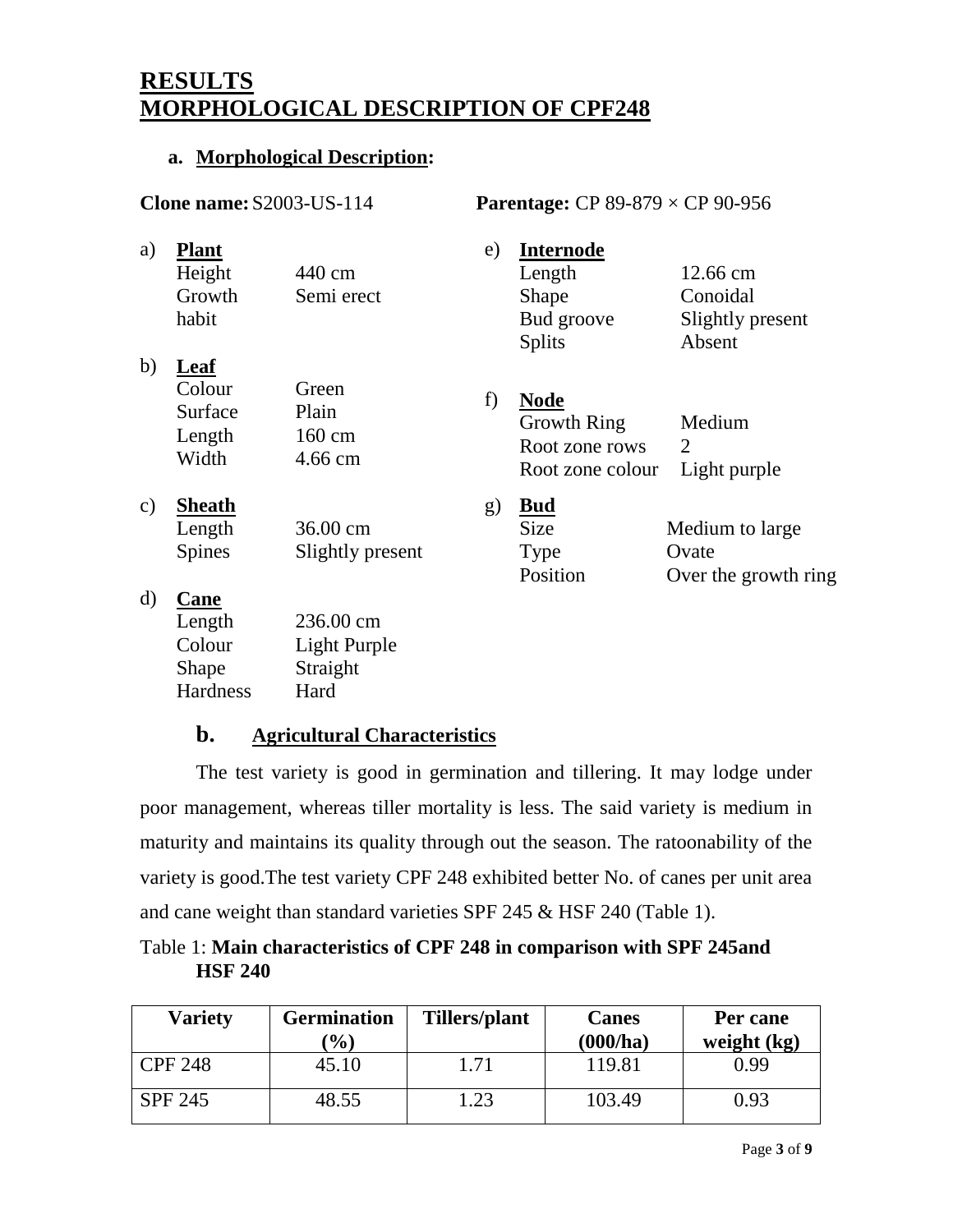| <b>HSF 240</b> | AC<br>. 0 | ⌒⌒<br>1.JU | 7c<br>. | v.v, |
|----------------|-----------|------------|---------|------|
|                |           |            |         |      |

### **CANE YIELD PERFORAMNCE AT**

#### **a) Sugarcane Research Institute, Faisalabad**

The cane yield performance of candidate sugarcane variety CPF 248in comparison with standard varieties SPF245and HSF 240 from 2008 to 2012 is given in table 2. The data disclosed that the test variety CPF 248gave25.40% more stripped cane yield  $(115.97 \text{ tha}^{-1})$  than standard varieties SPF245 and HSF 240 with cane yields of 96.01 and 82.60 t ha<sup>-1</sup>, respectively.

Table 2. **Cane yield performance of CPF248 compared with SPF 245 and HSF 240at Sugarcane Research Institute, Faisalabad**

|         | Cane yield $(t \text{ ha}^{-1})$ |                |                | Difference $(t \text{ ha}^{-1})$ | Percent                                             |
|---------|----------------------------------|----------------|----------------|----------------------------------|-----------------------------------------------------|
| Year    | <b>CPF 248</b>                   | <b>SPF 245</b> | <b>HSF 240</b> | with SPF 245/<br><b>HSF 240</b>  | variation over<br><b>SPF 245/</b><br><b>HSF 240</b> |
| 2008-09 | 148.38                           | 120.40         |                | 27.98                            | 23.24                                               |
| 2009-10 | 95.06                            | 83.95          |                | 11.11                            | 13.23                                               |
| 2010-11 | 112.15                           | 83.68          |                | 28.47                            | 34.02                                               |
| 2011-12 | 108.30                           |                | 82.60          | 25.70                            | 31.11                                               |
| Average | 115.97                           | 96.01          | 82.60          | 23.32                            | 25.40                                               |

#### **b) Sugarcane Research Station, Khanpur**

The variety was tested with standard variety HSF 240 for three years at Sugarcane Research Station, Khanpur. The data presented in table 3 revealed that the cane variety CPF248, on an average, yielded  $107.69$  tha<sup>-1</sup> and edged over the standard variety HSF 240 with cane yield of 97.41 tha $^{-1}$ . The candidate variety CPF 248gave10.55% more stripped cane yield than the standard variety HSF 240.

Table 3: **Cane yield performance of CPF 248 compared with HSF 240 at Sugarcane Research Station, Khanpur.**

| Year      | Cane yield $(t \text{ ha}^{-1})$ |                | Difference (t ha <sup>-1</sup> | variation<br>Percent |  |
|-----------|----------------------------------|----------------|--------------------------------|----------------------|--|
|           | <b>CPF 248</b>                   | <b>HSF 240</b> | with HSF 240                   | over HSF 240         |  |
| 2008-2009 | 96.85                            | 90.09          | 6.76                           | 7.50                 |  |
| 2009-2010 | 118.62                           | 103.06         | 15.56                          | 15.10                |  |
| 2010-2011 | 107.59                           | 99.07          | 8.52                           | 8.60                 |  |
| Average   | 107.69                           | 97.41          | 10.28                          | 10.55                |  |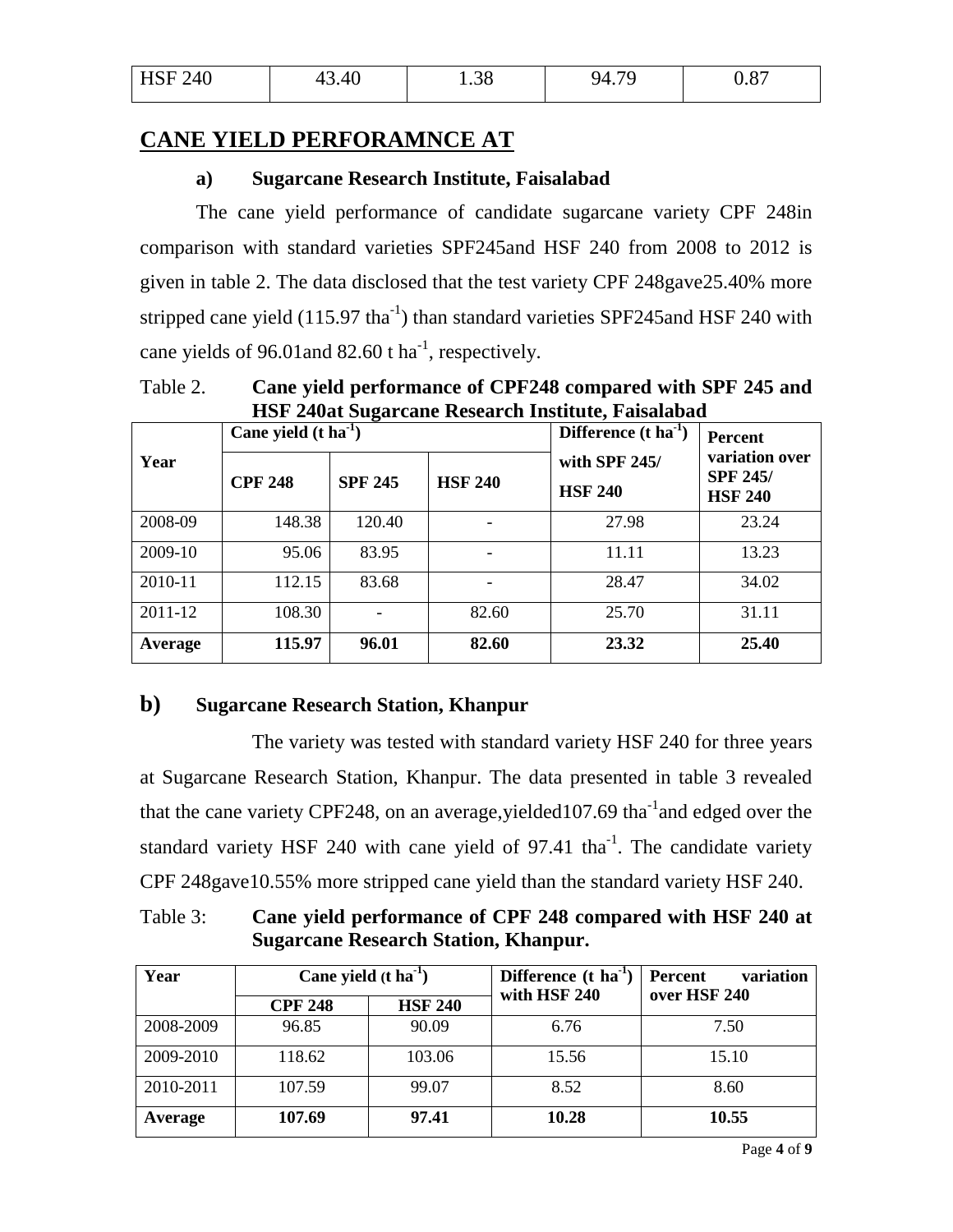#### **c) Trials at farmers' fields**

The test variety CPF 248 exhibited average cane yield of 109.00t ha <sup>1</sup>whichproduced10.10% more cane yield than standard variety HSF240with cane yield of 99.00 t  $ha^{-1}$ .

| Year    | No. of |               | Cane yield t/ha | <b>Difference</b>               | <b>Percent</b>                  |
|---------|--------|---------------|-----------------|---------------------------------|---------------------------------|
|         | sites  | <b>CPF248</b> | <b>HSF240</b>   | with<br>(t/ha)<br><b>HSF240</b> | variation over<br><b>HSF240</b> |
| 2007-08 | 9      | 111.36        | 87.78           | 23.58                           | $+26.86$                        |
| 2011-12 | 10     | 103.00        | 107.00          | $-4.00$                         | $-3.74$                         |
| 2012-13 | 9      | 114.33        | 104.29          | 9.71                            | $+9.31$                         |
| Average |        | 109.00        | 99.00           | 10                              | 10.10                           |

Table 4: **Cane yield performance of CPF 248 compared with HSF240.**

#### **d)Yield performance of CPF 248 inNUVYT during 2008-11.**

The data given in table 5revealed that the candidate variety CPF248 has edge over all varieties under test in NUVYT during 2008-11.

#### Table5 **Yield performance of CPF248 in NUVYT**

| $Sr. \#$ .     | Year    | <b>Locations</b> | Cane yield<br>(t <sub>ha</sub> ) | Local<br><b>Check</b> | Percent<br>variation<br>over local<br>check |
|----------------|---------|------------------|----------------------------------|-----------------------|---------------------------------------------|
|                | 2008-10 | QAARI, Larkana   | 100.25                           | 99.90                 | $+0.35$                                     |
| $\overline{2}$ | 2009-10 | SRI, Faisalabad  | 111.20                           | 123.20                | $-9.74$                                     |
| 3              | 2010-11 | SRI, Faisalabad  | 131.60                           | 124.90                | $+5.36$                                     |

## **QUALITY PERFORMANCE AT**

## **a) Sugarcane Research Institute, Faisalabad**

The cane quality was studied in different trials at fortnight intervals. The data regarding sugar recovery are presented in Table-6. The data revealed that CPF248showed12.91% sugar recovery against standard varietiesSPF 245 and HSF 240with 11.58%and 12.60% sugar recovery, respectively. Thus gave 9.24% increased sugar recovery over standard varieties.

Table 6: **Sugar recovery comparison of CPF 248 with SPF 245and HSF 240 at Sugarcane Research Institute, Faisalabad.**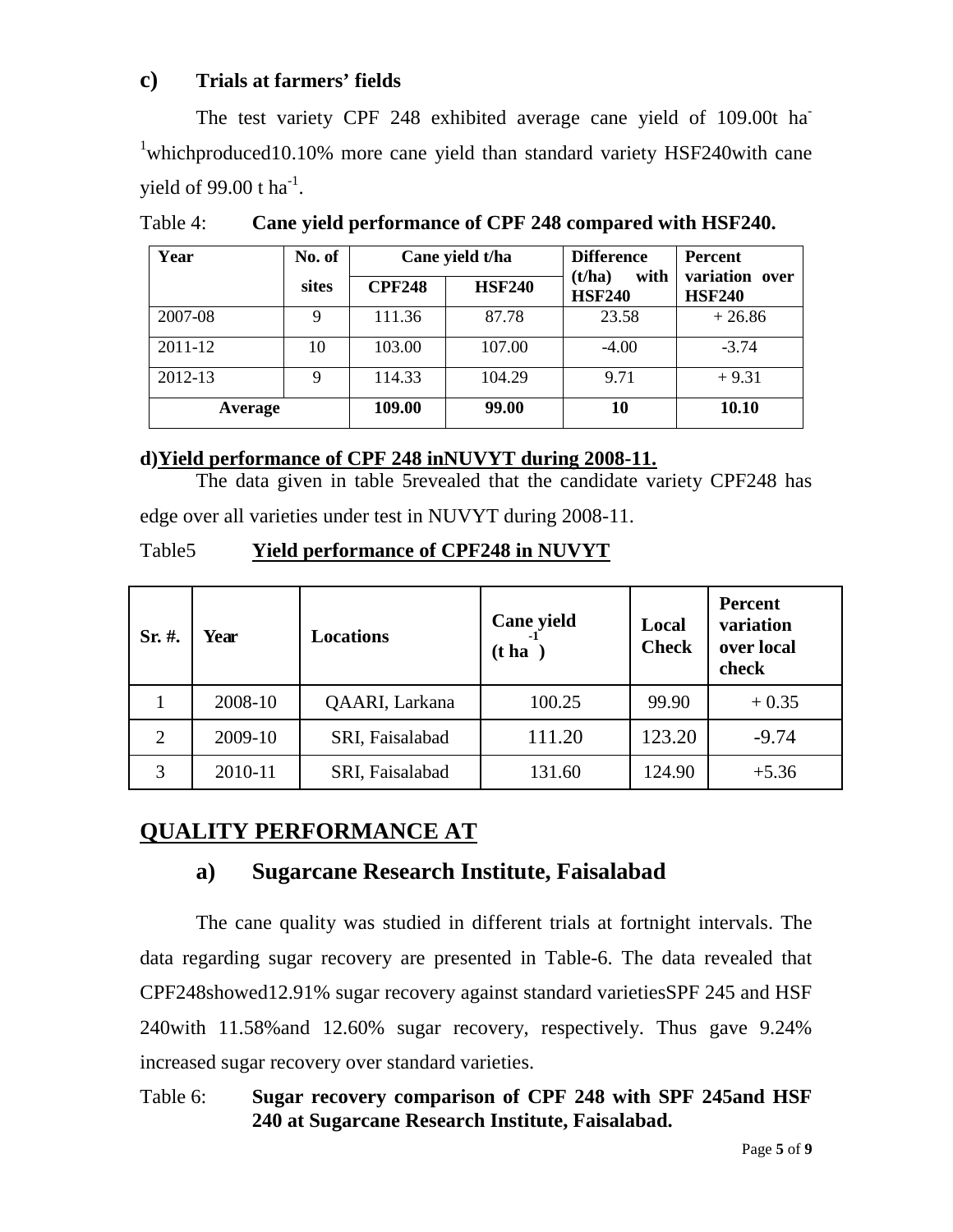| Year    | Sugar recovery $(\% )$ |                |                | Difference with<br><b>SPF245/HSF</b> | <b>Percent variation</b><br>over SPF 245/HSF |  |
|---------|------------------------|----------------|----------------|--------------------------------------|----------------------------------------------|--|
|         | <b>CPF 248</b>         | <b>SPF 245</b> | <b>HSF 240</b> | <b>240</b>                           | <b>240</b>                                   |  |
| 2008-09 | 12.54                  | 11.87          |                | 0.67                                 | 5.64                                         |  |
| 2009-10 | 13.16                  | 11.83          |                | 1.33                                 | 11.24                                        |  |
| 2010-11 | 12.77                  | 11.05          |                | 1.72                                 | 15.57                                        |  |
| 2011-12 | 13.17                  |                | 12.60          | 0.57                                 | 4.52                                         |  |
| Average | 12.91                  | 11.58          | 12.60          | 1.07                                 | 9.24                                         |  |

#### **b. Trials at farmers' fields**

The candidate variety was tested for its quality with standard variety HSF-240 during 2007-08, 2011-12& 2012-13. The data presented in Table-7showed that on an average the candidate variety CPF 248gave 12.52% sugar recoveryagainst standard varietyHSF 240with 12.03% sugar recovery thus the candidate variety showed 4.07% more sugar recovery.

Table 7: **Sugar recovery% comparison of CPF 248 with HSF 240at farmers' fields.**

| Year      | No. of<br><b>Sites</b> | Sugar recovery $(\% )$ |                | <b>Difference</b> | Percent                         |
|-----------|------------------------|------------------------|----------------|-------------------|---------------------------------|
|           |                        | <b>CPF 248</b>         | <b>HSF 240</b> | with HSF240       | variation over<br><b>HSF240</b> |
| 2007-2008 | 9                      | 12.25                  | 11.60          | 0.65              | 5.60                            |
| 2011-12   | 10                     | 12.90                  | 12.90          |                   |                                 |
| 2012-13   | 9                      | 12.41                  | 11.61          | 0.80              | 6.89                            |
| Average   |                        | 12.52                  | 12.03          | 0.49              | 4.07                            |

## **c. National Uniform Varietal Yield Trials (NUVYT)**

The variety was tested in NUVYT during 2008-11. The data expressed that the candidate variety CPF 248 gave 12.44% sugar recovery against the local check variety HSF 240 with 12.38% sugar recovery thus candidate variety showed 0.50% more sugar recovery than local check.

Table 8: **Performance in National Uniform Varietal Yield Trials (NUVYT)**

| $Sr. \#$ . | Year    | <b>Locations</b> | <b>Sugar</b><br>recovery<br>$($ %) | Local<br><b>Check</b> | <b>Percent</b><br>variation<br>over local<br>check |
|------------|---------|------------------|------------------------------------|-----------------------|----------------------------------------------------|
|            | 2008-10 | QAARI, Larkana   | 19.33 (brix %)                     | 19.30 (brix %)        | $+0.15$                                            |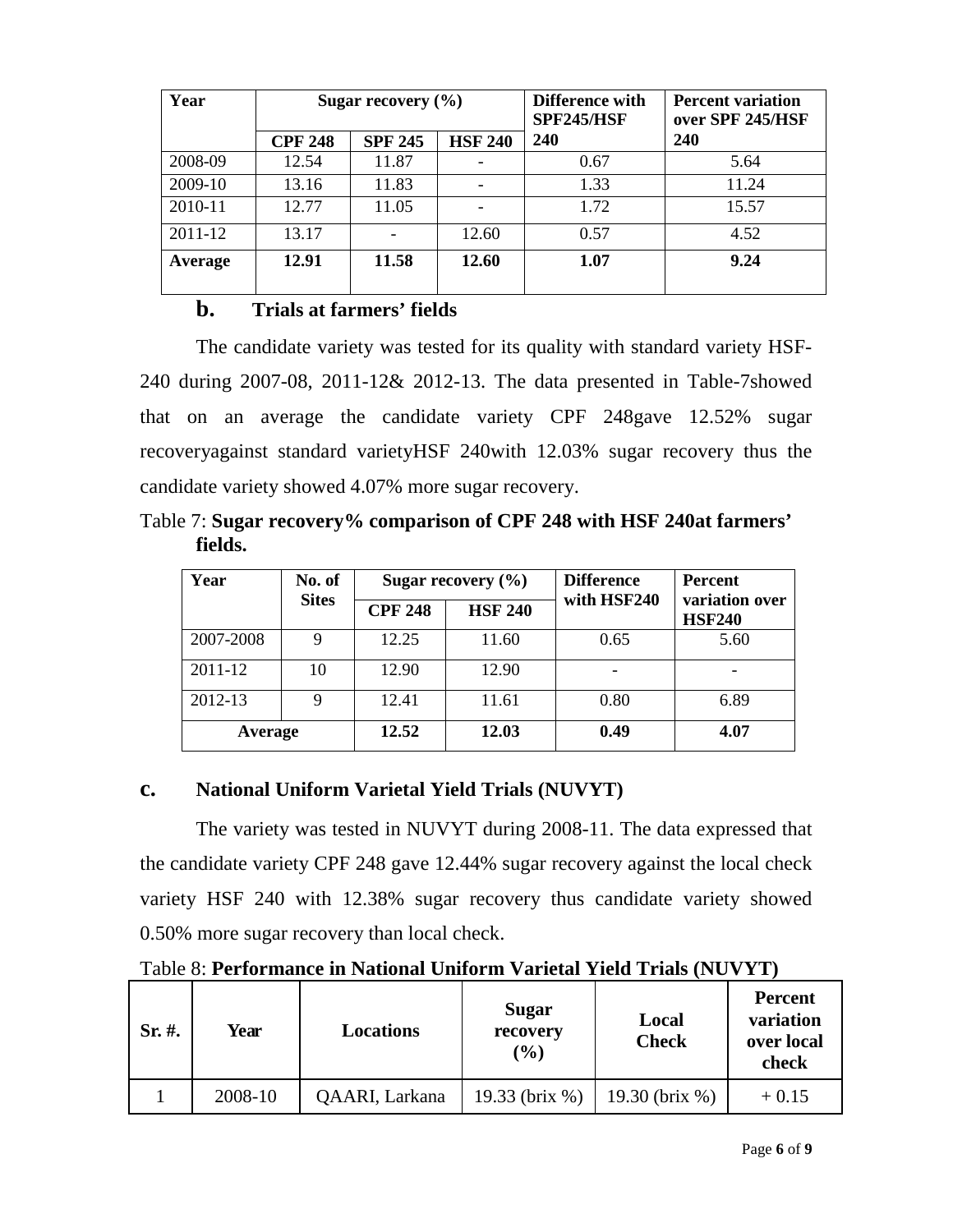| ∠       | 2009-10 | SRI, Faisalabad | !1.68 | 12.09 | $-0.03$ |
|---------|---------|-----------------|-------|-------|---------|
|         | 2010-11 | SRI, Faisalabad | 13.19 | 12.66 | $+4.00$ |
| Average |         |                 | 12.44 | 12.38 | $+0.50$ |

## **Ratoonability**

Ratooningability of candidate variety CPF 248 was studied at Sugarcane Research Institute, Faisalabad (Table 9). The data showed that CPF 248 on an average gave  $70.93$  tha<sup>-1</sup> stripped cane yieldagainst cane yield of 55.63t ha<sup>-1</sup> recorded for standard variety HSF 240. Thus the candidate variety gave 27.50% more cane yield than the standard variety.

Table-9 **Ratoonability of CPF248 at Sugarcane Research Institute, Faisalabad (2008-09)**

| Cane yield (t/ha) |                | Difference (t/ha) | <b>Percent variation</b> |  |
|-------------------|----------------|-------------------|--------------------------|--|
| <b>CPF-248</b>    | <b>HSF 240</b> | with HSF 240      | over HSF 240             |  |
| 70.93             | 55.63          | 15.30             | 27.50                    |  |

## **Agronomic studies**

**a. Irrigation**

## Table-10: **Effect of different irrigationregimes on cane yield (t ha-1 ) of CPF248 (2011-12)**

| <b>Varieties</b> |       | $I_1$ (1.0 coefficient)   $I_2$ (0.8 coefficient)   $I_3$ (0.6 coefficient) |       |
|------------------|-------|-----------------------------------------------------------------------------|-------|
| CPF 248          | 92.95 |                                                                             | 67.45 |
| CPF 246          | 85.07 | 77.41                                                                       | 69.44 |

The data showed that CPF248 performedcomparatively better than standard

CPF 246 under stress conditions.

## **b. Fertilizer**

Table 11: **Performance of sugarcane under varying nitrogen levels (2012- 13)**

**a. Cane yield(t ha-1 )**

| <b>Variety</b> | <b>Cane Yield</b><br>$(t \text{ ha}^{-1})$ | <b>Difference</b> | <b>Percent</b><br>variation<br>over HSF 240 |
|----------------|--------------------------------------------|-------------------|---------------------------------------------|
| <b>CPF 248</b> | 105                                        |                   |                                             |
| <b>HSF 240</b> | 90.11                                      | 14.89             |                                             |

**b. Sugar yield (t ha-1 )**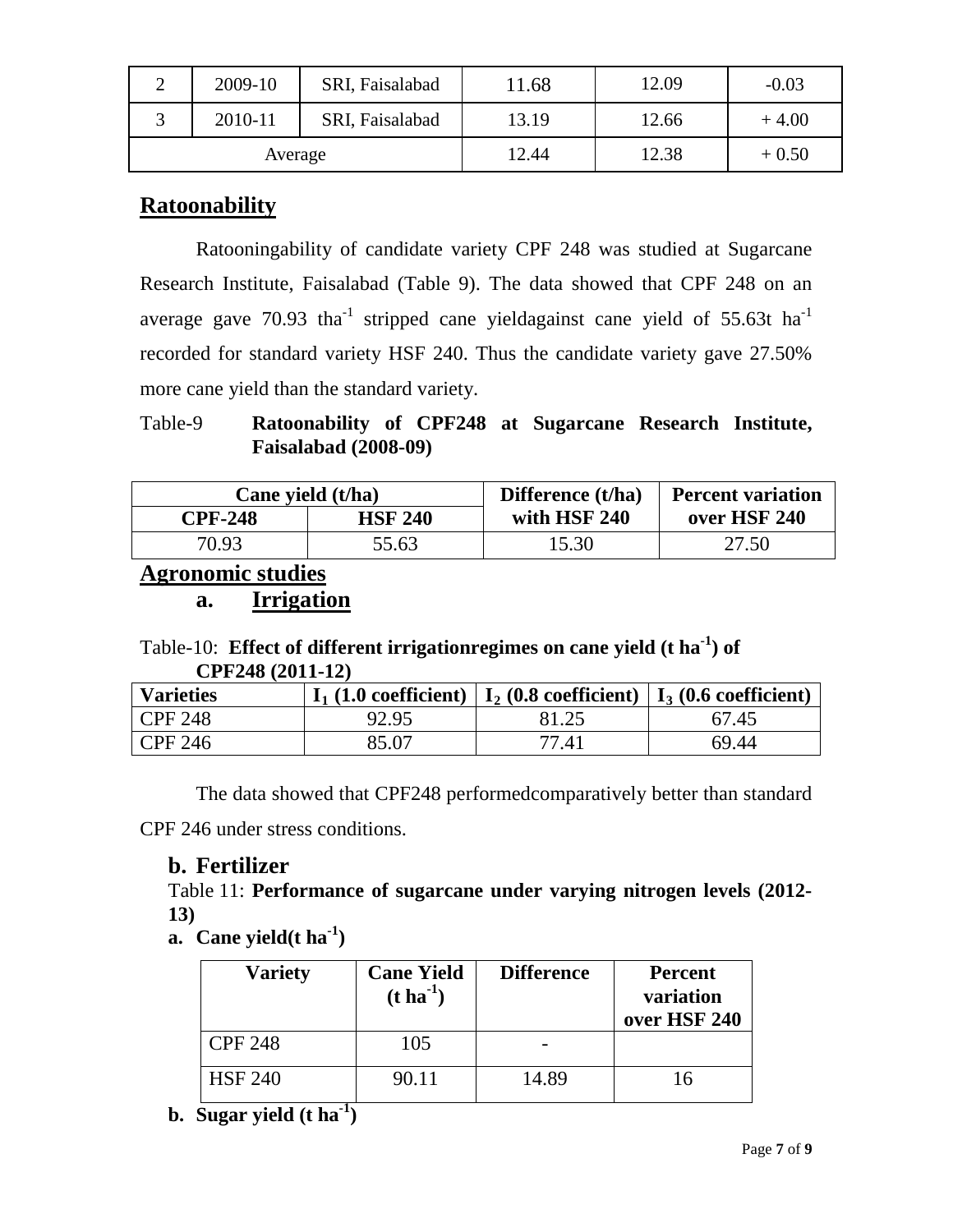| <b>Variety</b> | Sugar yield<br>$(t \text{ ha}^{-1})$ | <b>Difference</b> | <b>Percent</b><br>variation<br>over HSF 240 |
|----------------|--------------------------------------|-------------------|---------------------------------------------|
| <b>CPF 248</b> | 14.14                                |                   |                                             |
| <b>HSF 240</b> | 11.72                                | 2.42              | 20                                          |

The data in table 11 dilated that CPF 248 excelled in cane yield  $(t \text{ ha}^{-1})$  over HSF 240 by 16% and 20% for sugar yield (t ha<sup>-1</sup>).

## **Economic benefits**

The data in Table 12 indicated that on an average CPF 248 produced 3.2 t ha<sup>-1</sup>more sugar yield than standard variety SPF-245 and 3.16 t ha<sup>-1</sup> more sugar yield than HSF-240. Thus on an average CPF-248 gave an additional benefit of Rs. 160000/-ha $^{-1}$  over standard variety SPF-245 and Rs. 158000 than HSF-240.

| <b>Location</b>                                   | Variety                                            | Cane<br>yield<br>$(t \, \text{ha}^{-1})$ | <b>Sugar</b><br>recovery<br>$\left( \frac{6}{6} \right)$ | <b>Sugar</b><br>Yield<br>$(t \, \text{ha}^{-1})$ | <b>Difference</b><br>over<br><b>SPF 245</b><br>$(t \, \mathrm{ha}^{-1})$ | <b>Difference</b><br>over<br><b>HSF 240</b><br>$(t \, ha^{-1})$ | <b>Increased</b><br>value<br>Over<br><b>SPF 245</b><br>(Rs.) | <b>Increased</b><br>value<br>Over<br><b>HSF 240</b><br>(Rs.) |
|---------------------------------------------------|----------------------------------------------------|------------------------------------------|----------------------------------------------------------|--------------------------------------------------|--------------------------------------------------------------------------|-----------------------------------------------------------------|--------------------------------------------------------------|--------------------------------------------------------------|
| Sugarcane<br>Research<br>Institute,<br>Faisalabad | <b>CPF 248</b><br><b>SPF 245</b><br><b>HSF 240</b> | 115.97<br>96.01<br>82.60                 | 12.91<br>11.58<br>12.60                                  | 14.98<br>11.12<br>10.41                          | 3.86                                                                     | 4.57                                                            | 193000                                                       | 228500                                                       |
| Out field trials                                  | <b>CPF 248</b><br><b>HSF 240</b>                   | 109.00<br>99.00                          | 12.52<br>12.03                                           | 13.65<br>11.91                                   |                                                                          | 1.74                                                            |                                                              | 87000                                                        |
| Average                                           | <b>CPF 248</b><br><b>SPF 245</b><br><b>HSF 240</b> | 112.48<br>96.01<br>90.80                 | 12.71<br>11.58<br>12.31                                  | 14.32<br>11.12<br>11.16                          | 3.20                                                                     | 3.16                                                            | 160000                                                       | 158000                                                       |

Table-12 **Economic benefits of CPF 248 over SPF-245 and HSF 240**

Sugar @ Rs. 50000/t

## **Disease Reaction**

The candidate variety is tolerant to all the prevalent diseases of sugarcane i.e. red rot, whip smut, pokkahboeng, red stripe and rust under natural and artificial inoculation conditions.

Table-13 **Reaction against different diseases in variety CPF 248**

| Year    | Varieties      | Reaction to diseases                     |      |       |        |    |           |
|---------|----------------|------------------------------------------|------|-------|--------|----|-----------|
|         |                | Whip<br>Pokkah<br>Red rot<br>Rust<br>Red |      |       |        |    | Mosaic    |
|         |                |                                          | Smut | boeng | stripe |    | virus     |
| 2008-09 | <b>CPF 248</b> | R                                        | R    |       | R      | R  | R         |
|         | <b>SPF 245</b> | R                                        | R    | R     | R      | MR | <b>MR</b> |
| 2009-10 | <b>CPF 248</b> | <b>MR</b>                                | R    | R     | R      | R  | R         |
|         | <b>SPF 245</b> | R                                        |      | R     | R      | MR | <b>MR</b> |